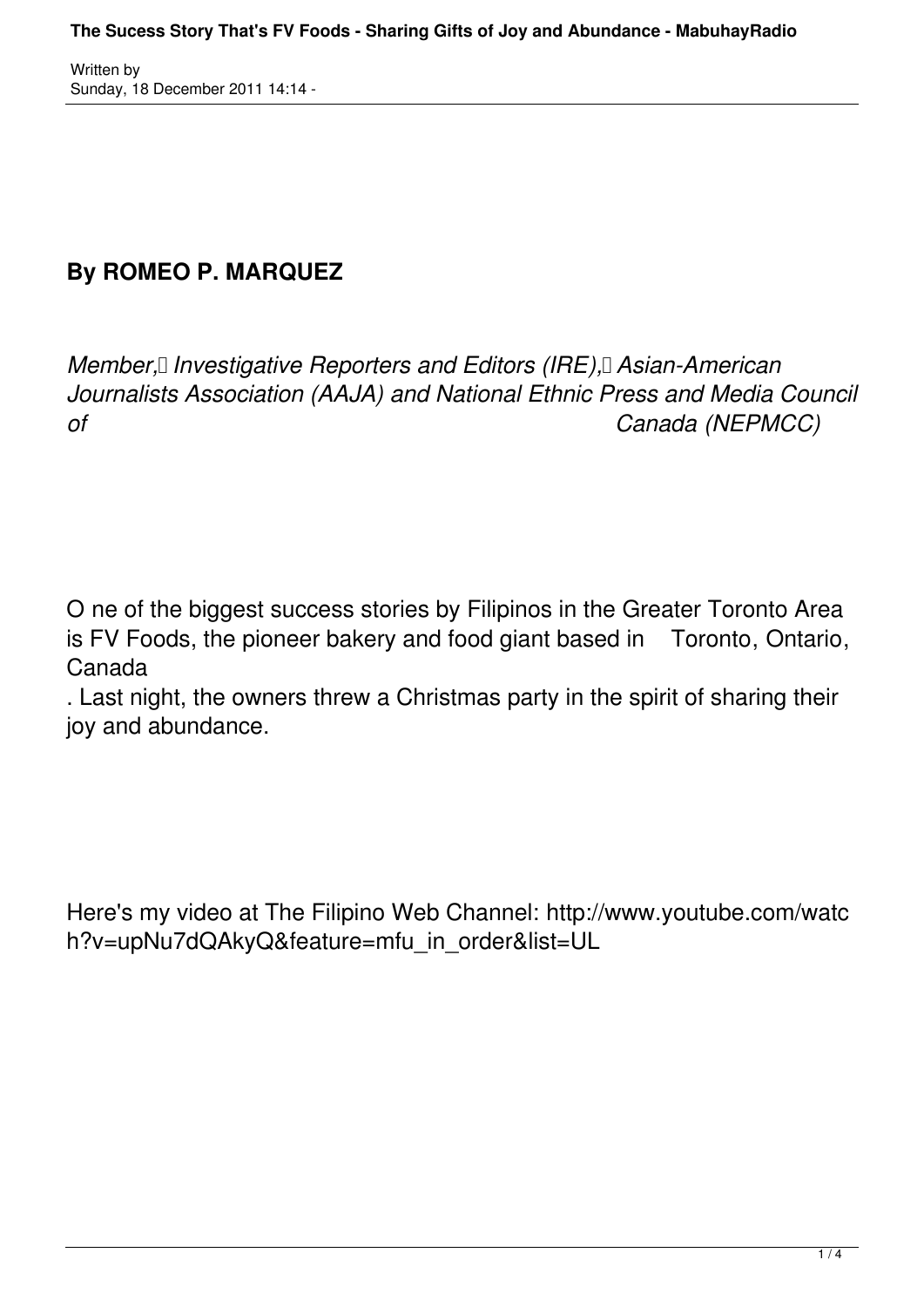Written by

**To view my other channels, here are the links:**

**1. For Filipino community news, visit** The Filipino Web Channel: http:/ **/www.youtube.com/user/FilipinoWebChannel#g/u**

**2. For mainstream news in Canada and the United States, visit The Gotcha Journalist's Currents & Breaking News Channel: http://www.youtube.com/user/TheGotchaJournalist#g/u**

**3. For Filipino entertainment news, visit The Filipino Web Entertainment Channel: http://www.youtube.com/user/FilWebEntertain ment#g/u**

**For other stories and photos, please visit:**

1. http://currentsbreakingnews.blogspot.com/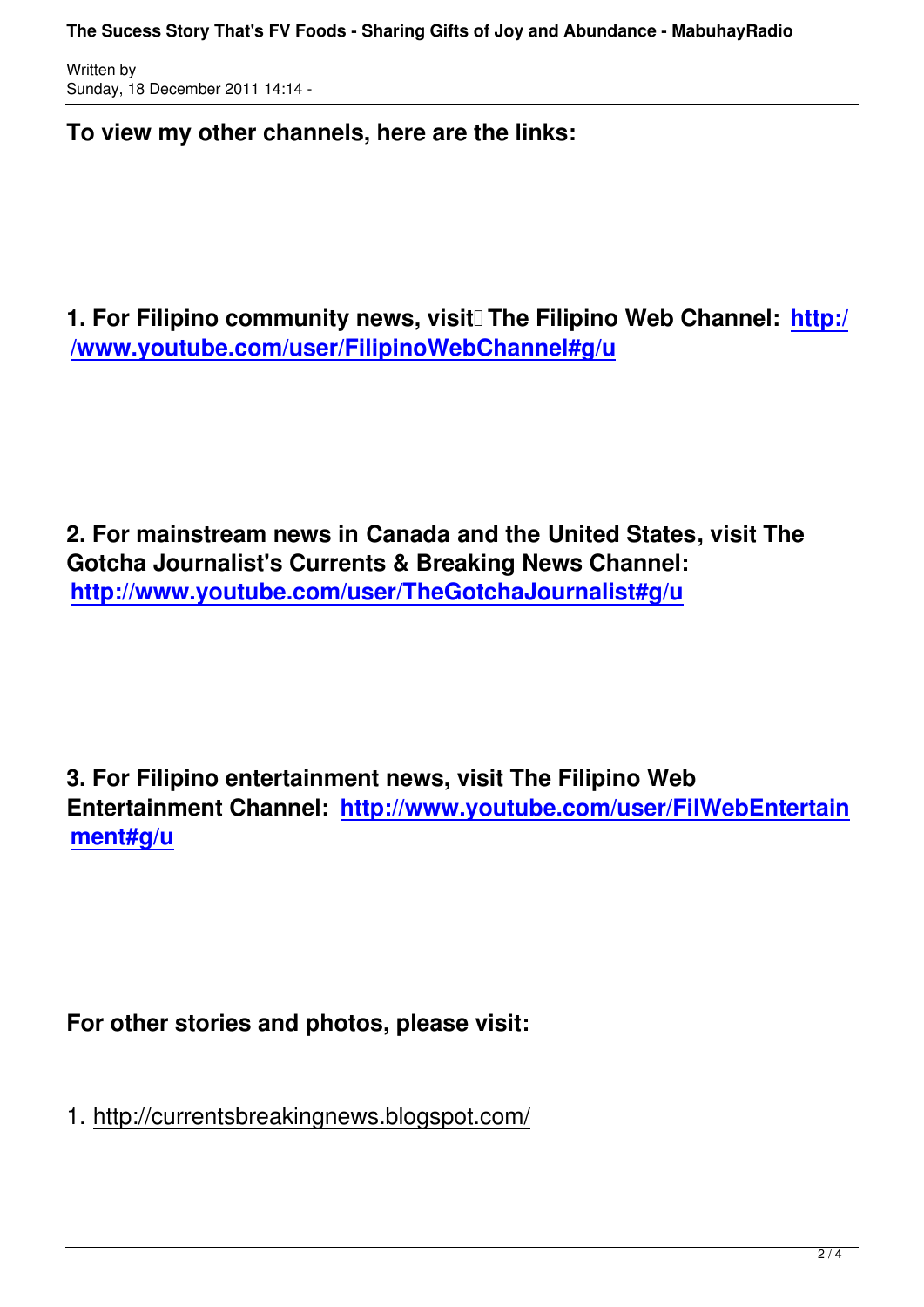## **The Sucess Story That's FV Foods - Sharing Gifts of Joy and Abundance - MabuhayRadio**

Written by Sunday, 18 December 2011 14:14 -

- 2. http://torontonewsroom.blogspot.com/
- 3. http://timecircumstance.blogspot.com/
- 4. http://travelsthemes.blogspot.com/
- 5. http://gotchajournalist.blogspot.com/ .

## **PHILIPPINE VILLAGE VOICE/The Filipino Web Channel - Redefining** *Community News*

**Currents & Breaking News** 

/ News That Fears None, Views That Favor Nobody / OPINION/COMMENTARY